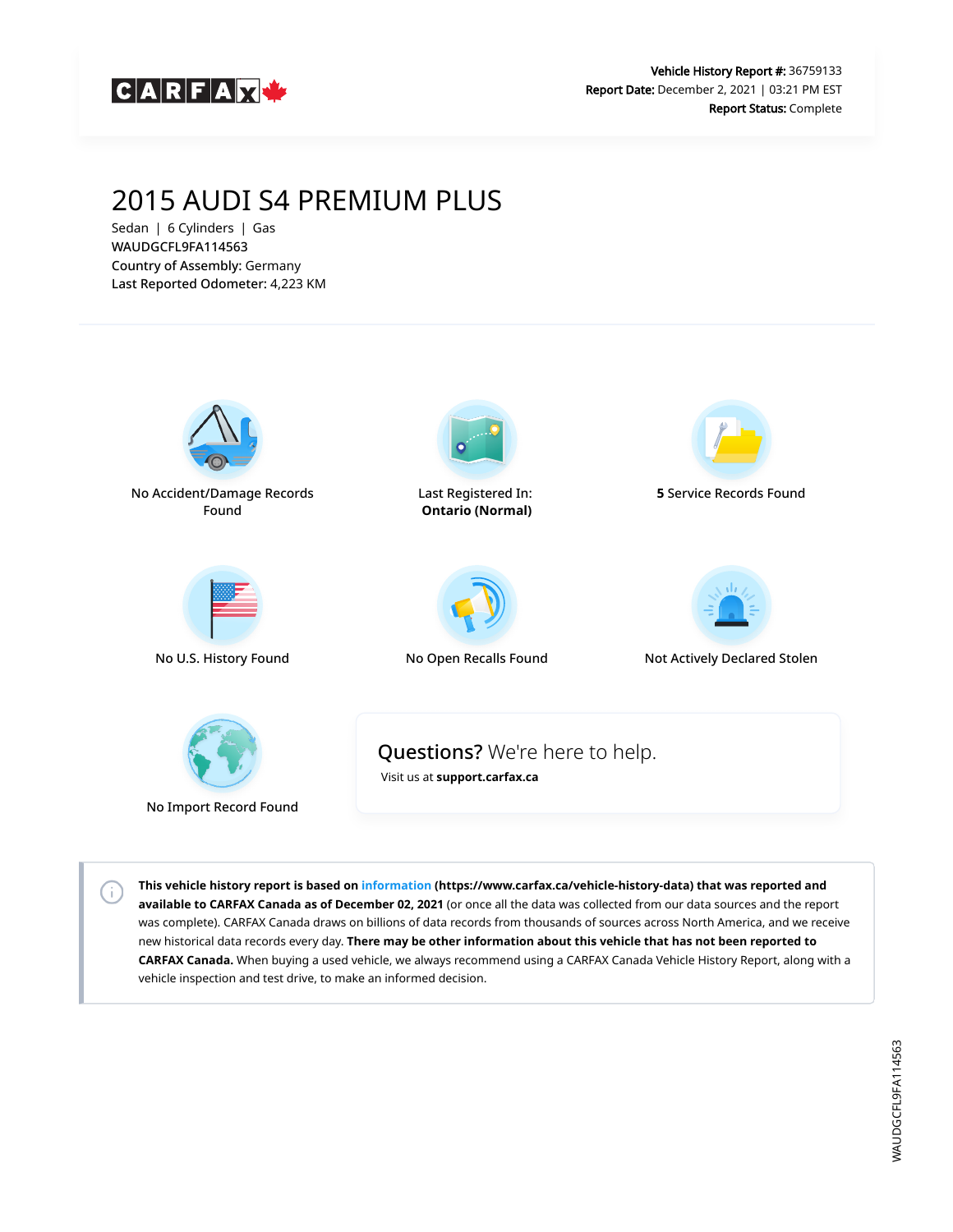# **Vehicle History Report**



# $\mathbb{A}_{\mathbb{A}}$  Accident/Damage

There are no accidents/damage reported on this vehicle.

## Registration

This vehicle has been registered in the province of **Ontario** in **Canada** with **Normal** branding.

**We checked for:** Inspection Required, Normal, Non-repairable, Rebuilt, Salvage and Stolen.

#### Service Records

| <b>DATE</b> | <b>ODOMETER</b> | <b>SOURCE</b>                                                   | <b>DETAILS</b>                                                                                                               |
|-------------|-----------------|-----------------------------------------------------------------|------------------------------------------------------------------------------------------------------------------------------|
| 2015 Apr 30 |                 | Volkswagen Audi Midtown Toronto<br>Scarborough, Ontario, Canada | <b>Vehicle serviced</b><br>Pre-delivery inspection completed<br><b>Vehicle serviced</b><br>Pre-delivery inspection completed |
| 2015 Jul 22 | 4.223 KM        | Volkswagen Audi Midtown Toronto<br>Scarborough, Ontario, Canada | <b>Vehicle serviced</b><br>Maintenance inspection completed<br><b>Vehicle serviced</b><br>Maintenance inspection completed   |
| 2018 Apr 12 |                 | Volkswagen Audi Midtown Toronto<br>Scarborough, Ontario, Canada | <b>Vehicle serviced</b><br>Maintenance inspection completed<br>Vehicle washed/detailed                                       |
| 2019 Jul 11 |                 | Robertson's Car Care Centre<br>Collingwood, Ontario, Canada     | <b>Vehicle serviced</b><br>Undercoating/rustproofing applied<br>٠                                                            |
| 2021 Aug 5  |                 | Robertson's Car Care Centre<br>Collingwood, Ontario, Canada     | <b>Vehicle serviced</b><br>Undercoating/rustproofing applied                                                                 |

## Open Recalls

 No safety recall information available as of the date/time that this report was generated. For additional safety recall information and nonsafety related recall campaigns, please contact AUDI or visit **[Audi's website.](http://web.audiusa.com/recall/)**



 $\bullet$  This vehicle is not actively declared stolen.